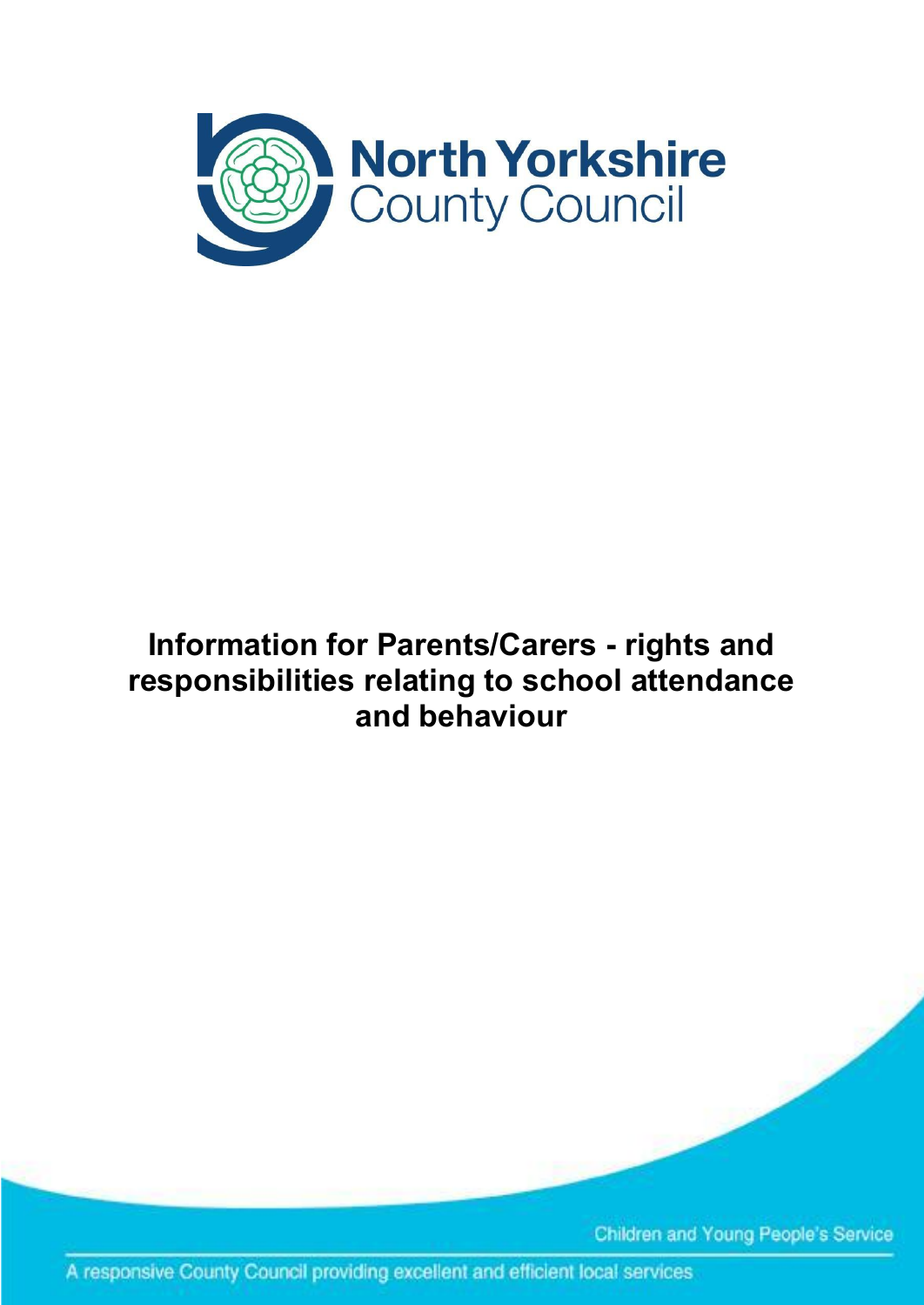## **Index**

| 1. Responsibilities of Parents/Carers                       | Pg3             |
|-------------------------------------------------------------|-----------------|
| 2. Parenting Contracts                                      | Pg 3/4          |
| 3. Prosecutions; Education Act 1996 s444 Pg 4               |                 |
| 4. Parenting Orders                                         | Pg 4/5          |
| 5. Alternatives to Prosecution -                            | Pg 5/6          |
| • Education Supervision Orders;<br><b>Children Act 1989</b> | Pg <sub>5</sub> |
| • Penalty Notices;<br><b>Attendance and Exclusions</b>      | Pg 6            |
| 6. School Attendance Orders                                 | Pg 7            |
| <b>7. Contacts for Information</b>                          | Pg 7            |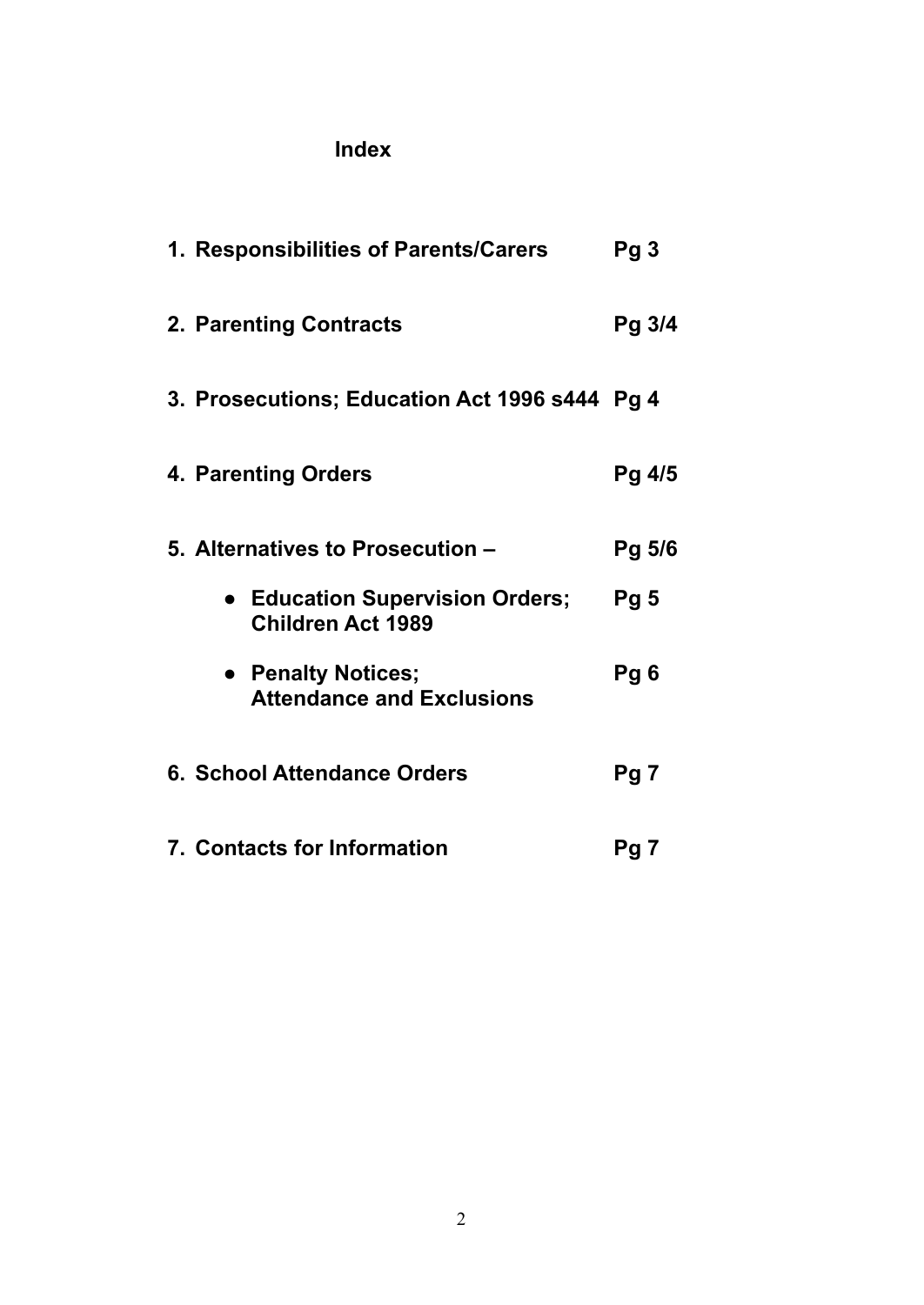#### **1. RESPONSIBILITIES – PARENTS**

All parents<sup>\*</sup> who have children of compulsory school age are responsible in law for ensuring that their children receive a suitable education. Most parents fulfil this responsibility by registering their children at a school.

Parents whose children are registered at a school, or other educational provision, are then responsible for ensuring that they attend punctually, regularly, stay there as required and follow the school rules with regard to behaviour. If a parent fails to ensure this, there are a number of options open to the Local Authority and schools to secure an improvement in the child's behaviour and attendance and support parents to achieve this.

#### **2. PARENTING CONTRACTS**

The Local Authority (LA) and schools have powers to make formal agreements with parents to address their child's behaviour and/or attendance at school.

#### **What is a Parenting Contract?**

**It is**

- a formal agreement between a parent and either the LA or the governing body of a school
- **●** a voluntary arrangement. Parents cannot be forced to make the agreement with the LA or school. It is intended to provide parents with the support they need and to encourage a positive working relationship between school, the LA and parents to tackle their child's persistent absence or poor behaviour in school and address any underlying causes
- **●** Under the contract, the parent agrees to comply with specified requirements e.g. to ensure that the child attends school regularly and punctually over a specified period of time
- The School & the LA will agree to provide specified support (tailored to the child and family's needs) to enable the parent to comply with the Contract i.e the use of the Ladder of Intervention or an Early Help Assessment completed which could lead to a Team Around the Family Meeting (TAF) being arranged
- Parenting Contracts can be drawn up at an Attendance Panel Meeting as part of the School/LA's Formal Attendance Procedures – Fast track. A Children & Families Worker from the LA's Early Help Team or a worker from another agency may attend the meeting as support if requested by the parent
- In the event of the LA applying for a subsequent Parenting Order (see Section 4) a parent's refusal to agree to a Parenting Contract or failure to keep to it's terms can be used as evidence in those proceedings

<sup>\*</sup> throughout this document 'Parent' also refers to a person having Parental Responsibility or having care of a child under the Education Act *1996*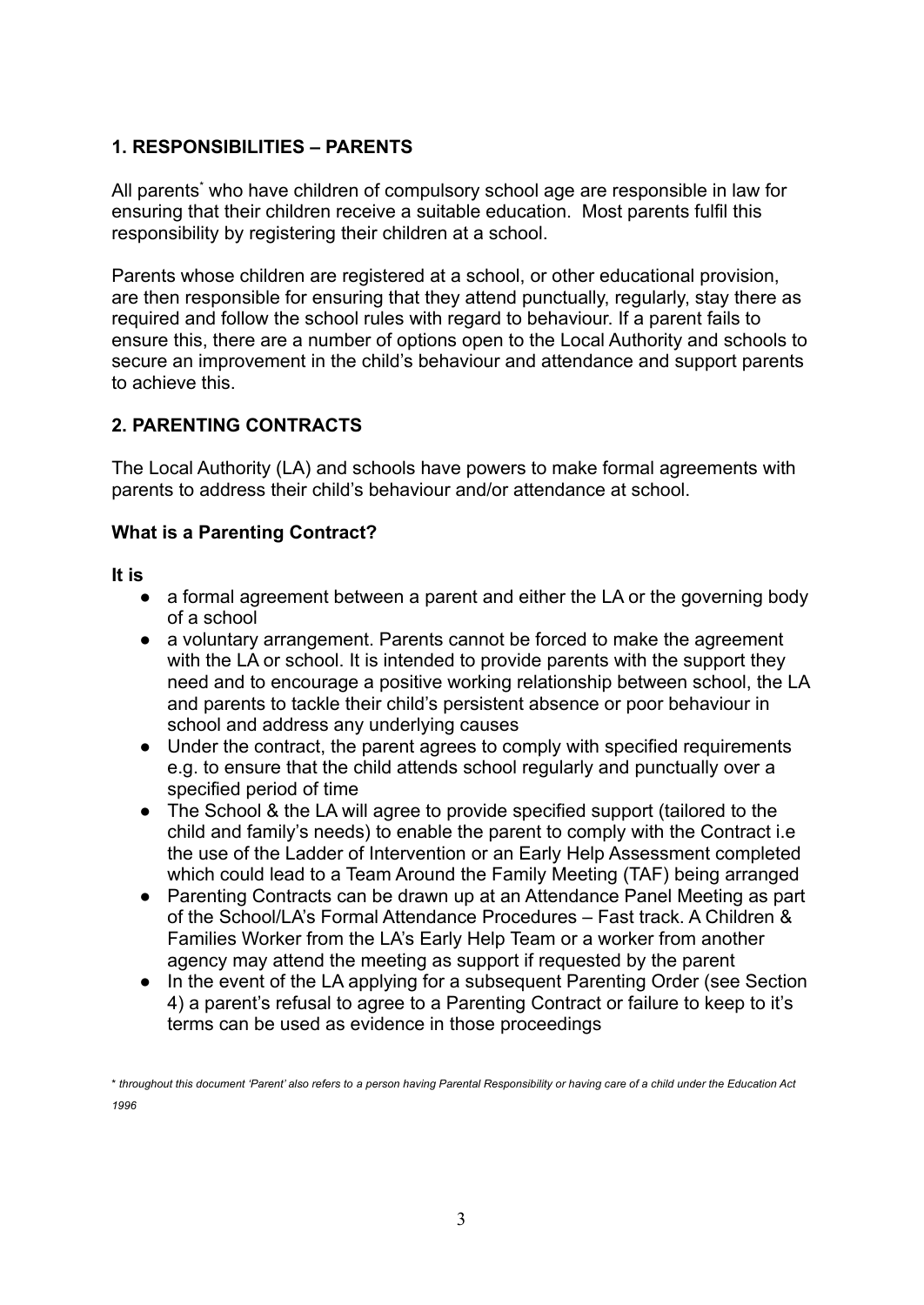#### **When can a Contract be offered?**

- In cases of persistent absence as defined by the DfE (90% attendance and under )
- When a pupil is excluded from school (whether for a fixed term or permanently)

#### **Why was it introduced?**

- Recognition that parents need support and that some parents may need individualised support from the school, the LA or other agencies
- To help parents build a productive relationship with the School/LA and access the support they need

#### **3. PROSECUTION – s444 Education Act 1996**

A parent's failure to ensure the regular attendance of their child at a school where they are a registered pupil is a criminal offence. The LA has the authority to prosecute for this offence in the Magistrates' Courts under s444 (1) of the Education Act 1996 (Level 3 offence) or under s444 (1A) (Level 4 'aggravated' offence when 'knowingly' fail to ensure regular attendance must be proven).

On conviction, parents can be fined up to £1000 - s444 (1) or in the case of an "aggravated" offence s444 (1A) up to £2500 and a possible custodial sentence of up to 3 months or a Community Order.

If a parent fails to ensure their child's regular attendance at an alternative provision the LA also has the authority to take forward a prosecution in the Magistrates' Courts. In this case the parent must first have been given notice in writing of the requirement of their child to attend the alternative provision.

#### **4. PARENTING ORDERS**

Parenting Orders are available to the LA or the court following a successful prosecution of a parent under Section 444 of the Education Act 1996. The LA may ask the court for an 'ancillary' Parenting Order' or the Magistrates may deem it appropriate themselves as an outcome of the Hearing. Schools also have the authority to apply for a Parenting Order to address a child's poor behaviour at school.

#### **What is a Parenting Order?**

- It is a Court Order which compels a parent to attend Parenting Classes, and any other requirements as determined necessary by the court, for improving their child's behaviour or attendance
- In cases of a parent failing to ensure the regular attendance of their child at the school where they are a registered pupil, it follows a successful prosecution in the Magistrate's Court and is in addition to any other penalty imposed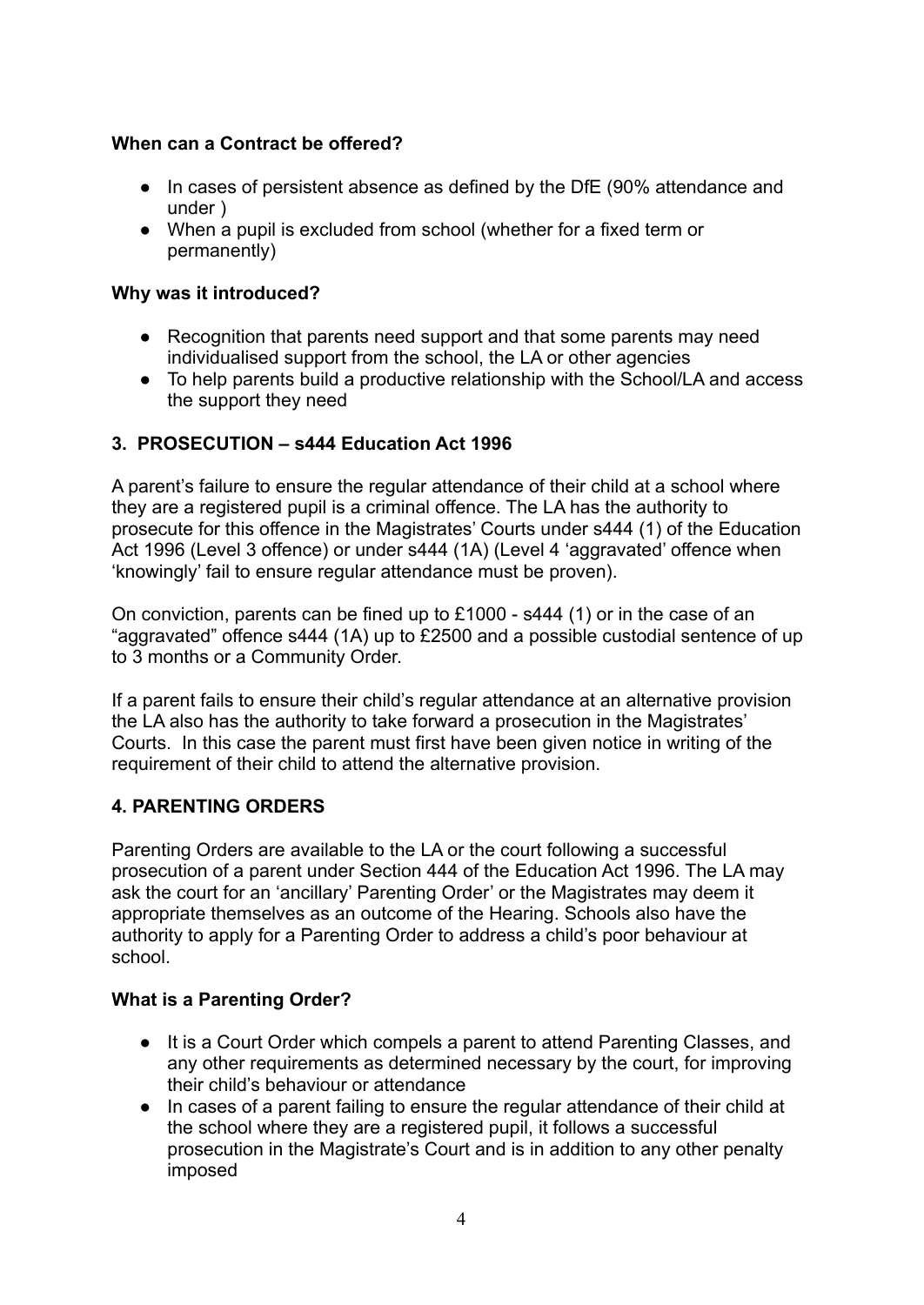● In behavioural cases the application is a civil case and therefore does not involve a criminal conviction

#### **When can it be used?**

- **●** When a court is satisfied that it would be desirable in the interests of preventing further unauthorised absence of a pupil at a school
- Where a pupil has been excluded for serious misbehaviour either permanently or for the second time in 12 months
- Where parenting is considered a factor in the child's behaviour or poor attendance and parents are unwilling to engage with the Local Authority or school

#### **Why was it introduced?**

- Recognition that parents need support and that some parents may need targeted and individualised support from school and the Local Authority
- Some parents are unwilling or feel unable to engage voluntarily when schools and/or the Local Authority raises issues over their child's behaviour
- Parenting Programmes, or 1:1 Parenting Sessions, can help parents gain the skills and confidence they need to improve the attendance and behaviour of their child. Participating parents have said that they would recommend them to other parents in their situation.

#### **5. ALTERNATIVES TO PROSECUTION**

#### **Education Supervision Order (ESO) – Children Act 1989**

The LA has a duty to consider an Education Supervision Order (ESO) prior to pursuing a prosecution against a parent through the Magistrates' Courts. The LA may apply for the Order instead of, or as well as a prosecution, as a means of ensuring a child is in receipt of a suitable education whether a child is enrolled at a school or not.

An ESO is made in respect of a child in the Family Proceedings Court under the Children Act 1989 and makes the LA responsible (through an appointed Supervising Officer – usually an Attendance and Enforcement Officer) for advising, supporting and giving Direction to the child and his or her parents in order to make sure that the child is suitably educated. Directions may include for example, a requirement for the parent and child to attend meetings with the Supervisor, or with staff at the school, to discuss the child's progress on a regular basis.

Where parents persistently fail to comply with Directions, and those Directions are reasonable, they may be guilty of a Level 3 offence. In such circumstances the Supervising Officer must ensure that the matter is drawn to the attention of the Magistrates' Court and, upon conviction, the parent will be liable to a fine of up to £1,000. The Supervising Officer must also inform Children's Social Care (CSC) and, in such cases, CSC must investigate the circumstances around the child and consider whether it is appropriate for them to take any action to secure the welfare of the child.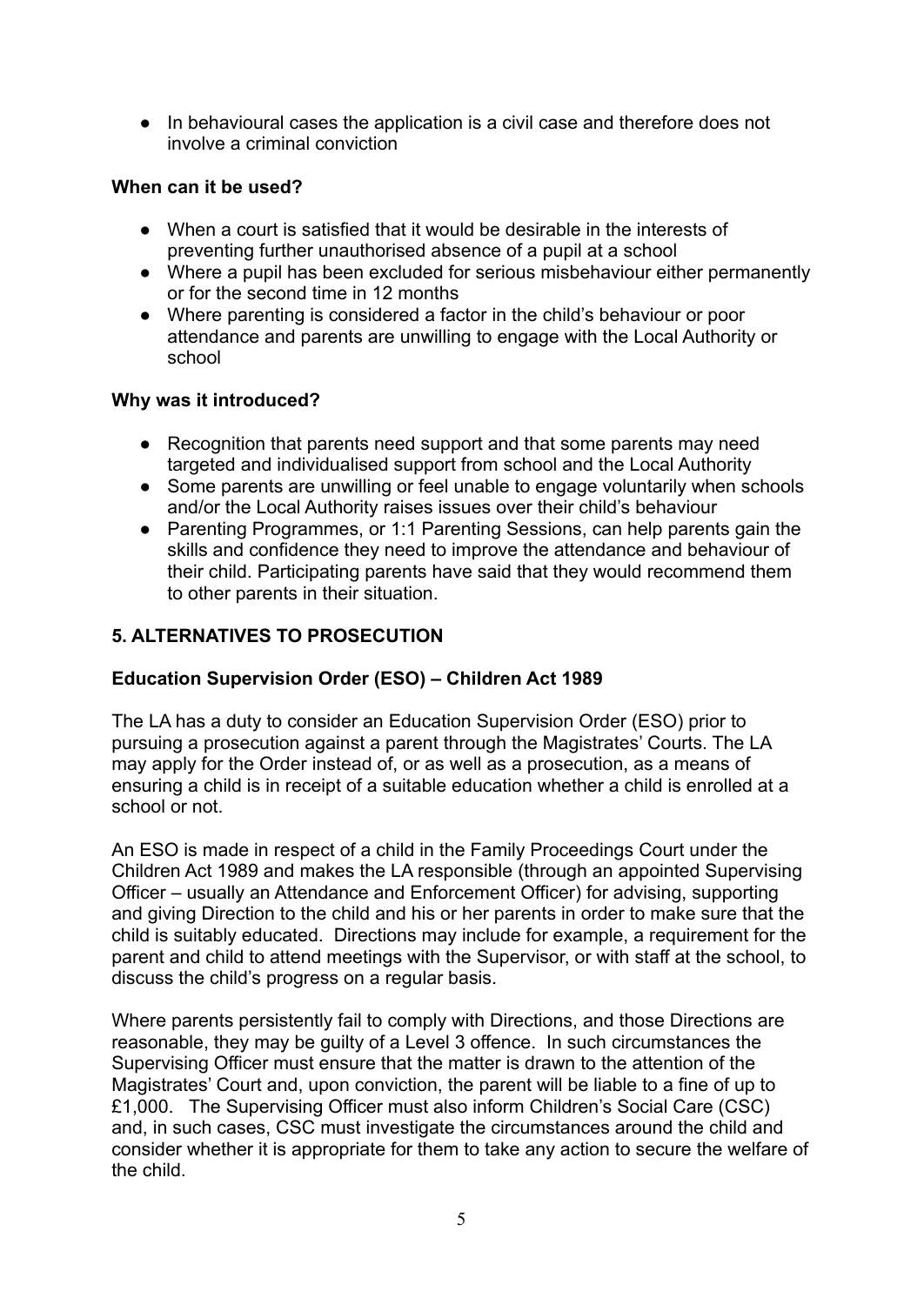#### **Penalty Notice**

Local Authority Attendance and Enforcement Officers, Head teachers (Deputy or Assistant Head teachers, if authorised by the Head teacher) or the Police, have the authority to issue Penalty Notices. However, the main responsibility is held by the Local Authority.

#### **Penalty Notice - Failure to ensure regular attendance**

- Parents of a registered pupil whose child fails to attend the school regularly are committing an offence (this includes the taking of an unauthorised leave of absence in term time when the request is not deemed by the Head teacher to be an exceptional circumstance)
- In cases other than unauthorised leave of absence in term time or following a Permanent of Fixed Term Exclusion, a Warning Letter will be sent as an outcome of a PACE Formal Caution Interview. It is required that no further unauthorised absence is to occur within the following 15 school days following receipt of the letter. A Penalty Notice will be issued if the terms of the Warning Letter are not met
- Penalty Notices provide an alternative to a prosecution for the offence in the form of a fine. There are 2 levels of penalty - £60 (if paid within 21 days of receipt of the notice) and £120 (if paid after 21 days but no later than 28 days)
- Parents who pay the penalty cannot later be prosecuted for the offence of failing to ensure their child's regular attendance within the same time period to which the Penalty Notice relates

#### **What if I don't pay?**

● If a parent does not pay an appropriately issued Penalty Notice within 28 days, the LA will withdraw the Penalty Notice and proceed to a prosecution for the offence of failing to ensure the regular attendance of a child at a school where they are a registered pupil under s444 (1) of the Education Act 1996.

#### **Can I appeal against a Penalty Notice?**

- There is no right of appeal against a Penalty Notice, but if you believe it to have been wrongly issued to you, you should contact the LA immediately. The Penalty Notice may be withdrawn if it has not been issued in accordance with the LA's Code of Conduct for the use of Penalty Notices
- If the Penalty Notice is not withdrawn and you do not pay, you may be prosecuted in a Magistrates' Court. The court will consider the evidence and decide whether an offence has been committed. If found proven, the appropriate penalty will be determined by the court.

#### **Penalty Notice - Exclusion**

A Penalty Notice can also be issued under the Education and Inspections Act 2006 if a child is seen in a public place, without a justifiable reason, in the first five days following a fixed term or permanent exclusion. Parents must have been informed by the school in writing of their duty under the Act and the time scale of the exclusion.